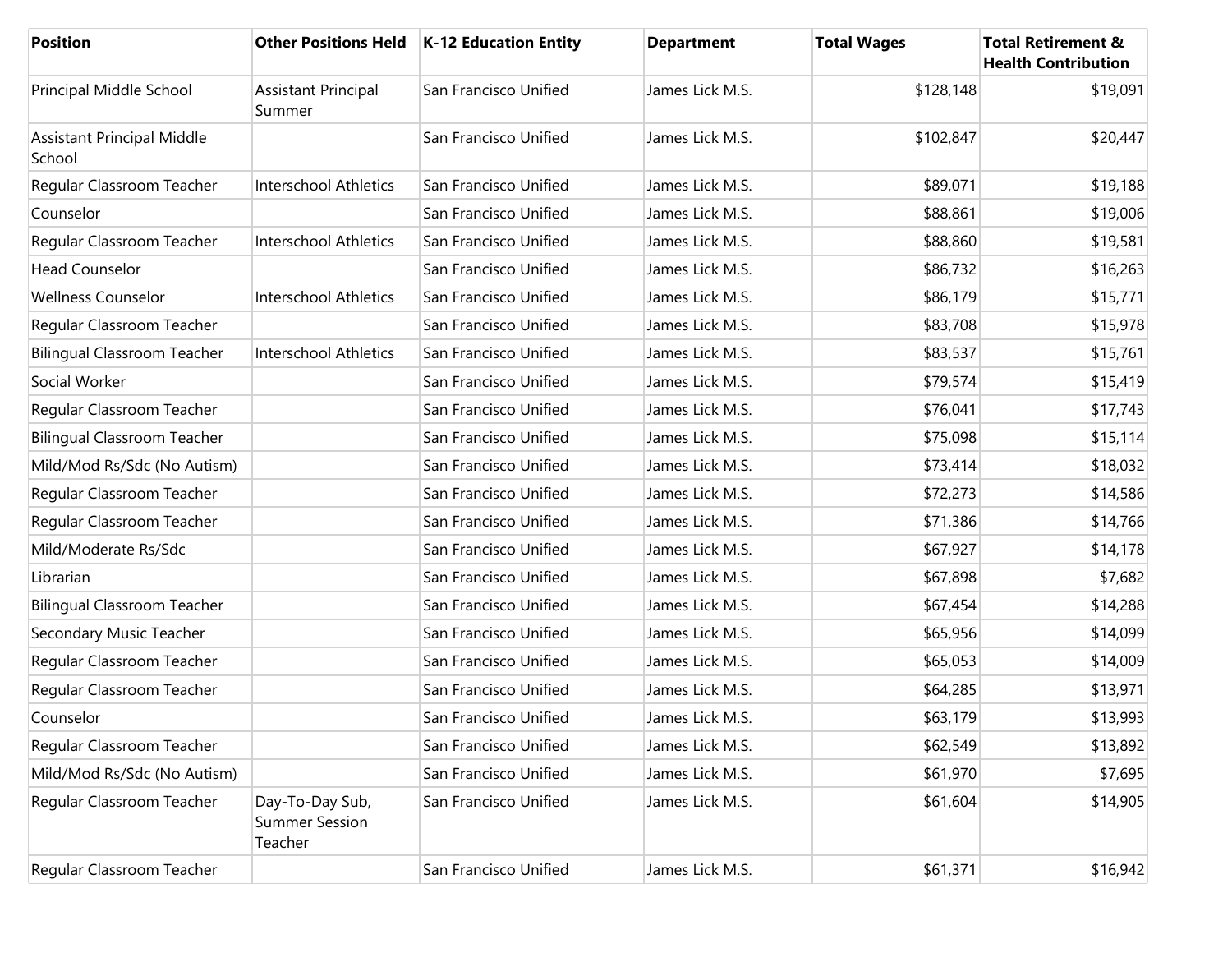| Instructional Reform Facilitator   | <b>Instructional Reform</b><br>Facilitator        | San Francisco Unified | James Lick M.S. | \$59,912 | \$12,452 |
|------------------------------------|---------------------------------------------------|-----------------------|-----------------|----------|----------|
| Regular Classroom Teacher          |                                                   | San Francisco Unified | James Lick M.S. | \$59,729 | \$13,482 |
| Mild/Mod Rs/Sdc (No Autism)        |                                                   | San Francisco Unified | James Lick M.S. | \$59,635 | \$12,850 |
| <b>Bilingual Classroom Teacher</b> |                                                   | San Francisco Unified | James Lick M.S. | \$59,326 | \$13,615 |
| Regular Classroom Teacher          |                                                   | San Francisco Unified | James Lick M.S. | \$58,431 | \$13,381 |
| Regular Classroom Teacher          |                                                   | San Francisco Unified | James Lick M.S. | \$58,390 | \$13,346 |
| Regular Classroom Teacher          |                                                   | San Francisco Unified | James Lick M.S. | \$57,617 | \$13,312 |
| Custodian                          |                                                   | San Francisco Unified | James Lick M.S. | \$57,459 | \$21,348 |
| Custodian                          |                                                   | San Francisco Unified | James Lick M.S. | \$56,981 | \$20,918 |
| Regular Classroom Teacher          |                                                   | San Francisco Unified | James Lick M.S. | \$56,962 | \$13,228 |
| Regular Classroom Teacher          |                                                   | San Francisco Unified | James Lick M.S. | \$54,813 | \$13,248 |
| <b>Bilingual Classroom Teacher</b> |                                                   | San Francisco Unified | James Lick M.S. | \$54,130 | \$13,034 |
| Senior Clerk Typist                |                                                   | San Francisco Unified | James Lick M.S. | \$53,722 | \$26,927 |
| Custodian                          |                                                   | San Francisco Unified | James Lick M.S. | \$53,463 | \$21,281 |
| Regular Classroom Teacher          |                                                   | San Francisco Unified | James Lick M.S. | \$50,237 | \$11,021 |
| Regular Classroom Teacher          |                                                   | San Francisco Unified | James Lick M.S. | \$46,078 | \$9,223  |
| Family Liaison - Spanish           | Family Liaison -<br>Spanish                       | San Francisco Unified | James Lick M.S. | \$43,106 | \$7,645  |
| Regular Classroom Teacher          |                                                   | San Francisco Unified | James Lick M.S. | \$41,060 | \$14,382 |
| <b>Bilingual Classroom Teacher</b> |                                                   | San Francisco Unified | James Lick M.S. | \$40,748 | \$8,231  |
| Regular Classroom Teacher          |                                                   | San Francisco Unified | James Lick M.S. | \$40,024 | \$7,516  |
| Security-Campus                    | Custodian                                         | San Francisco Unified | James Lick M.S. | \$39,315 | \$4,527  |
| Regular Classroom Teacher          |                                                   | San Francisco Unified | James Lick M.S. | \$37,519 | \$4,052  |
| Mild/Mod Rs/Sdc (No Autism)        | Homebound / Hospital<br>Services Teacher          | San Francisco Unified | James Lick M.S. | \$37,069 | \$7,731  |
| Sped Ia Sh - All Impair            | Sped Ia Sh - All Impair,<br>Interschool Athletics | San Francisco Unified | James Lick M.S. | \$36,558 | (\$825)  |
| Security-Campus                    | Interschool Athletics                             | San Francisco Unified | James Lick M.S. | \$36,255 | \$7,692  |
| <b>Bilingual Classroom Teacher</b> | Day-To-Day Sub                                    | San Francisco Unified | James Lick M.S. | \$36,063 | \$7,363  |
| Regular Classroom Teacher          |                                                   | San Francisco Unified | James Lick M.S. | \$36,016 | \$3,836  |
| Regular Classroom Teacher          |                                                   | San Francisco Unified | James Lick M.S. | \$32,606 | \$6,940  |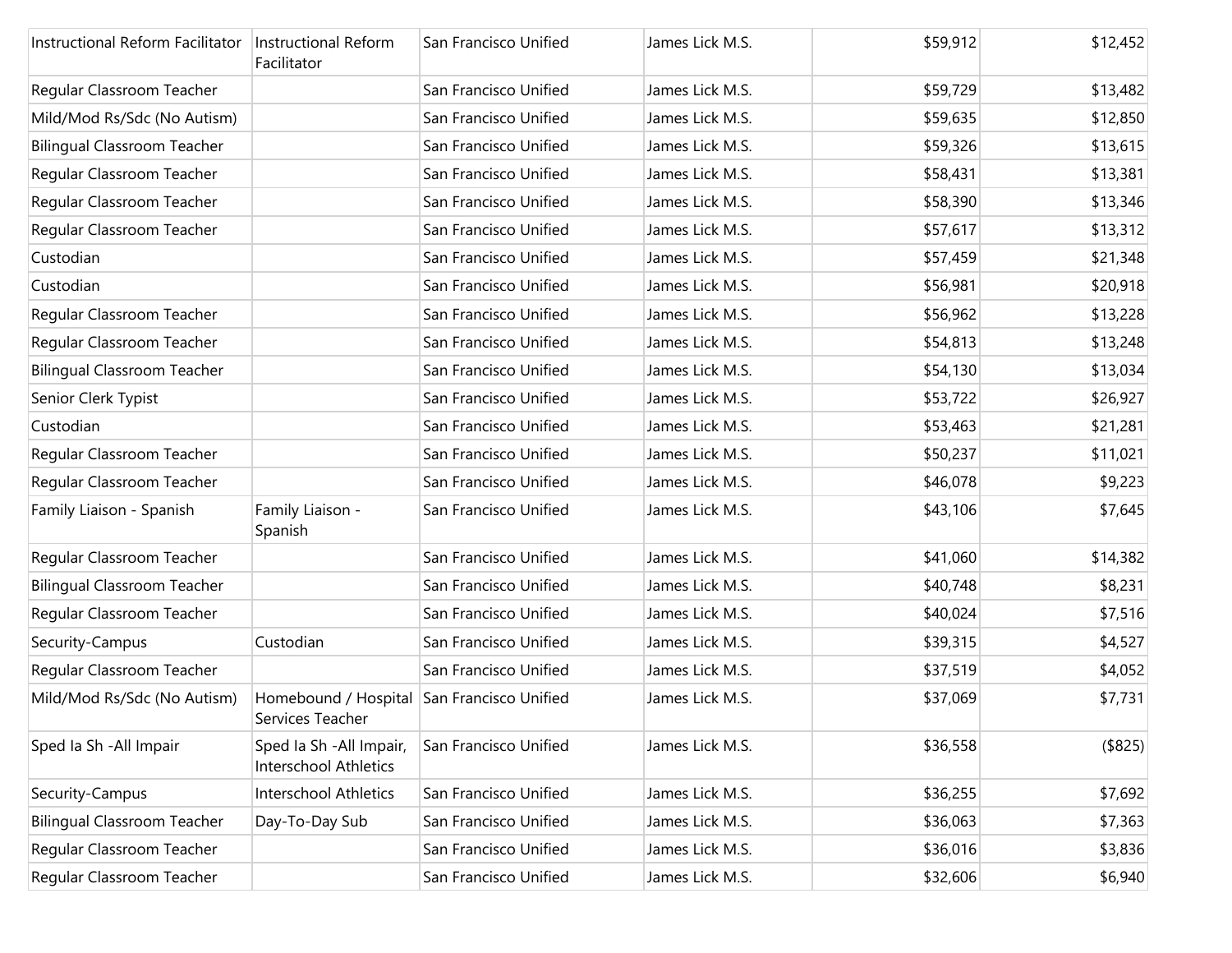| Sp/Ed. la Non-Sev H: All Impmt Sp/Ed. la Non-Sev H: | All Impmt                               | San Francisco Unified | James Lick M.S. | \$31,931 | \$7,692  |
|-----------------------------------------------------|-----------------------------------------|-----------------------|-----------------|----------|----------|
| Sped la Sh - All Impair                             | Sped Ia Sh - All Impair                 | San Francisco Unified | James Lick M.S. | \$31,246 | \$7,787  |
| Instructional Reform Facilitator                    |                                         | San Francisco Unified | James Lick M.S. | \$31,134 | \$10,729 |
| Regular Classroom Teacher                           | Day-To-Day Sub                          | San Francisco Unified | James Lick M.S. | \$30,526 | \$2,941  |
| <b>Bilingual Classroom Teacher</b>                  |                                         | San Francisco Unified | James Lick M.S. | \$29,807 | \$7,163  |
| Seia Sh Imp: Spanish                                |                                         | San Francisco Unified | James Lick M.S. | \$27,882 | \$7,692  |
| Mild/Moderate Rs/Sdc                                |                                         | San Francisco Unified | James Lick M.S. | \$27,808 | \$8,648  |
| <b>Bilingual Classroom Teacher</b>                  |                                         | San Francisco Unified | James Lick M.S. | \$27,663 | \$3,094  |
| Security-Campus                                     |                                         | San Francisco Unified | James Lick M.S. | \$26,636 | \$7,645  |
| Sp/Ed. Ia Non-Sh I: Spanish                         |                                         | San Francisco Unified | James Lick M.S. | \$26,576 | \$7,692  |
| Sped Ia Sh - All Impair                             | Sped Ia Sh - All Impair                 | San Francisco Unified | James Lick M.S. | \$25,622 | \$7,645  |
| Regular Classroom Teacher                           | Regular Classroom<br>Teacher            | San Francisco Unified | James Lick M.S. | \$25,555 | \$4,678  |
| <b>Bilingual Classroom Teacher</b>                  | Sp/Ed. la Non-Sh I:<br>Spanish          | San Francisco Unified | James Lick M.S. | \$25,065 | \$2,770  |
| Seia Sh Imp: Spanish                                |                                         | San Francisco Unified | James Lick M.S. | \$24,585 | \$7,645  |
| Sped Ia Sh - All Impair                             | <b>Instructional Aide II</b><br>Spec Ed | San Francisco Unified | James Lick M.S. | \$24,261 | \$4,429  |
| Regular Classroom Teacher                           | Day-To-Day Sub                          | San Francisco Unified | James Lick M.S. | \$24,014 | \$4,637  |
| <b>Bilingual Classroom Teacher</b>                  |                                         | San Francisco Unified | James Lick M.S. | \$23,810 | \$5,135  |
| Regular Classroom Teacher                           |                                         | San Francisco Unified | James Lick M.S. | \$22,363 | \$4,980  |
| Senior Clerk Typist                                 |                                         | San Francisco Unified | James Lick M.S. | \$20,965 | \$8,865  |
| <b>Bilingual Classroom Teacher</b>                  |                                         | San Francisco Unified | James Lick M.S. | \$20,598 | \$5,835  |
| Regular Classroom Teacher                           |                                         | San Francisco Unified | James Lick M.S. | \$20,188 | \$4,802  |
| Senior Clerk Typist                                 |                                         | San Francisco Unified | James Lick M.S. | \$19,726 | \$0      |
| Mild/Moderate Rs/Sdc                                |                                         | San Francisco Unified | James Lick M.S. | \$17,983 | \$4,510  |
| Regular Classroom Teacher                           | Day-To-Day Sub                          | San Francisco Unified | James Lick M.S. | \$15,190 | \$1,362  |
| Mild/Moderate Rs/Sdc                                |                                         | San Francisco Unified | James Lick M.S. | \$13,067 | \$3,288  |
| Regular Classroom Teacher                           |                                         | San Francisco Unified | James Lick M.S. | \$11,213 | \$1,385  |
| Seia Sh Imp: Spanish                                |                                         | San Francisco Unified | James Lick M.S. | \$9,994  | \$3,188  |
| Sped la Sh - All Impair                             |                                         | San Francisco Unified | James Lick M.S. | \$7,384  | \$2,516  |
| Regular Classroom Teacher                           |                                         | San Francisco Unified | James Lick M.S. | \$6,653  | \$577    |